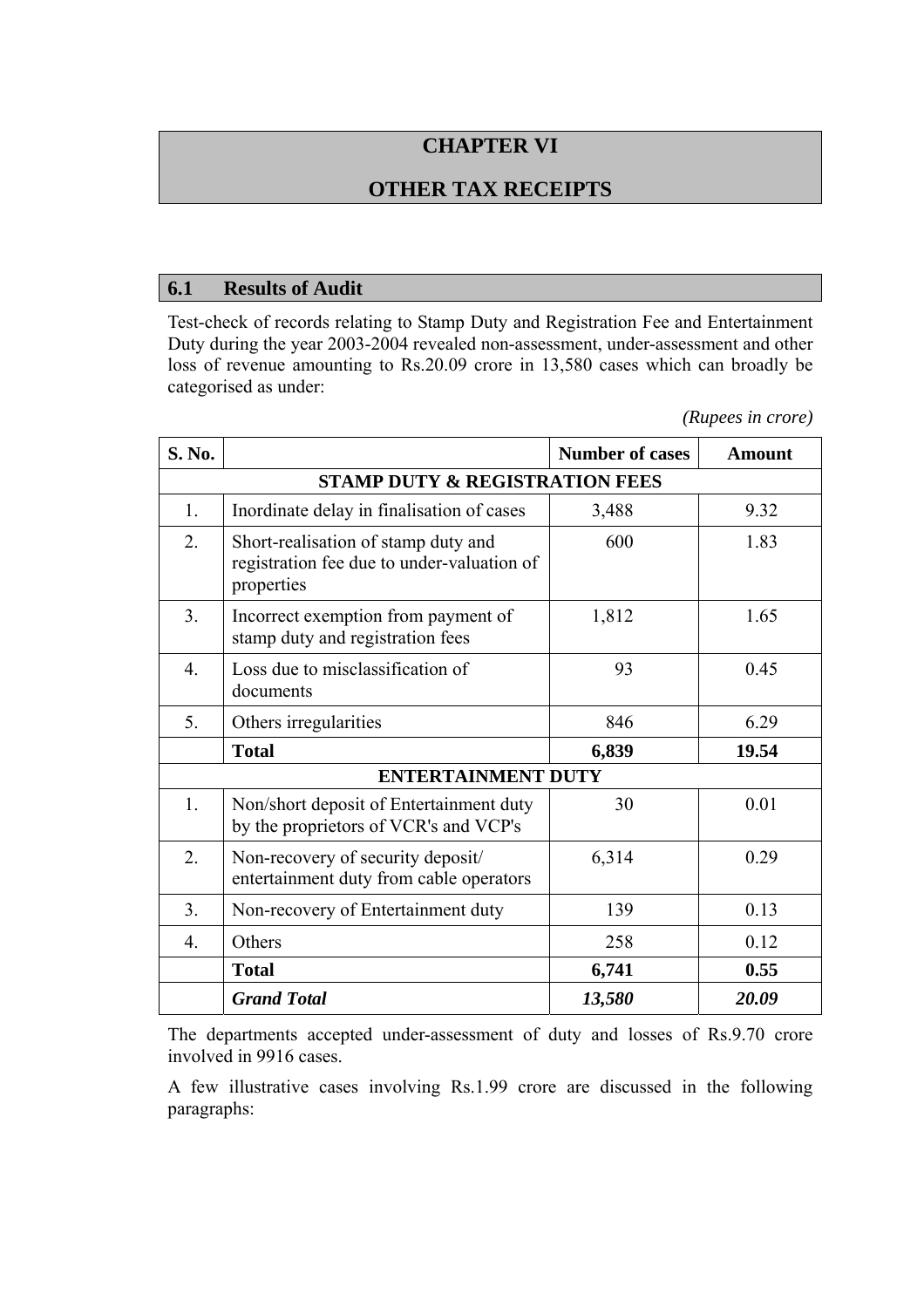# **STAMP DUTY AND REGISTRATION FEES**

 $\mathcal{L}_\text{max} = \frac{1}{2} \sum_{i=1}^n \mathcal{L}_\text{max} = \frac{1}{2} \sum_{i=1}^n \mathcal{L}_\text{max} = \frac{1}{2} \sum_{i=1}^n \mathcal{L}_\text{max} = \frac{1}{2} \sum_{i=1}^n \mathcal{L}_\text{max} = \frac{1}{2} \sum_{i=1}^n \mathcal{L}_\text{max} = \frac{1}{2} \sum_{i=1}^n \mathcal{L}_\text{max} = \frac{1}{2} \sum_{i=1}^n \mathcal{L}_\text{max} = \frac{1}{2} \sum_{i=$ 

## **6.2 Sale and purchase of stamps**

#### *6.2.1 Introduction*

Under the Constitution of India the duties on instruments enumerated in Entry 91 of List 1, though levied by Government of India, are to be collected and retained by the State within which such duty is leviable. The receipts from non-judicial stamps and sale thereof in Madhya Pradesh (MP) are regulated under the Indian Stamp Act, 1899, MP Stamp Rules, 1942, Revised Rules for Supply and Distribution of Stamp, 1981 and notifications and orders issued from time to time by the State Government.

Stamps are supplied by Central Stamp Depot (CSD), Nasik and Hyderabad to treasuries and sub-treasuries. Nodal points for supply of stamps are created at  $12<sup>1</sup>$  District Treasuries. Stamps are supplied directly to treasuries/sub-treasuries through nodal points. Treasury and sub-treasury sell stamps to public and licenced stamp vendors (vendor). The licensed vendors sell stamps to the public at places indicated in their licences. Finance Department issued instructions in August 1991 for affixing seal of sub-treasury/treasury with signature on reverse side of judicial/ non-judicial stamp of Rs.500 or more.

## *6.2.2 Supply*

Test-check of records revealed that in 12 treasuries<sup>2</sup> stamps worth Rs.50.20 crore during 1999-2000 to 2002-2003 were received without demand/more than the demand.

After this was pointed out in audit, the Treasury Officer (TO), Bhopal stated that stamps of Rs.1.89 crore received without demand were brought to notice of IGR in March 2002. TO Shajapur stated that the stamps valued at Rs.5.90 crore were supplied in excess of demand as such the TO was not responsible. Reply in other cases was still awaited from the Department (May 2005).

## *6.2.3 Short-supply*

Test-check of records of four treasuries<sup>3</sup> revealed that stamps worth Rs.67.55 lakh for the period from 1998-99 to 2003-04 were received short from CSD than that depicted in the invoice. Short receipt of stamps of Rs.17.56 lakh was reported to CSD, Nasik by Indore, Raisen, Sehore and Vidisha TOs. No further action was taken by the TOs.

 *1 Bhopal, Jabalpur, Gwalior, Indore, Rewa, Sagar, Ujjain, Gwalior, Indore, Rewa, Sagar and Ujjain* 

<sup>2</sup> *Bhopal, Dewas, Guna, Khandwa, Mandla, Narsinghpur, Ratlam, Rewa, Sagar, Shajapur, Shivpuri and Vidisha* 

*<sup>3</sup> Indore(Rs.9.75 lakh), Raisen (Rs.7.80 lakh), Sagar (Rs.1 lakh) and Shajapur (Rs.49 lakh)*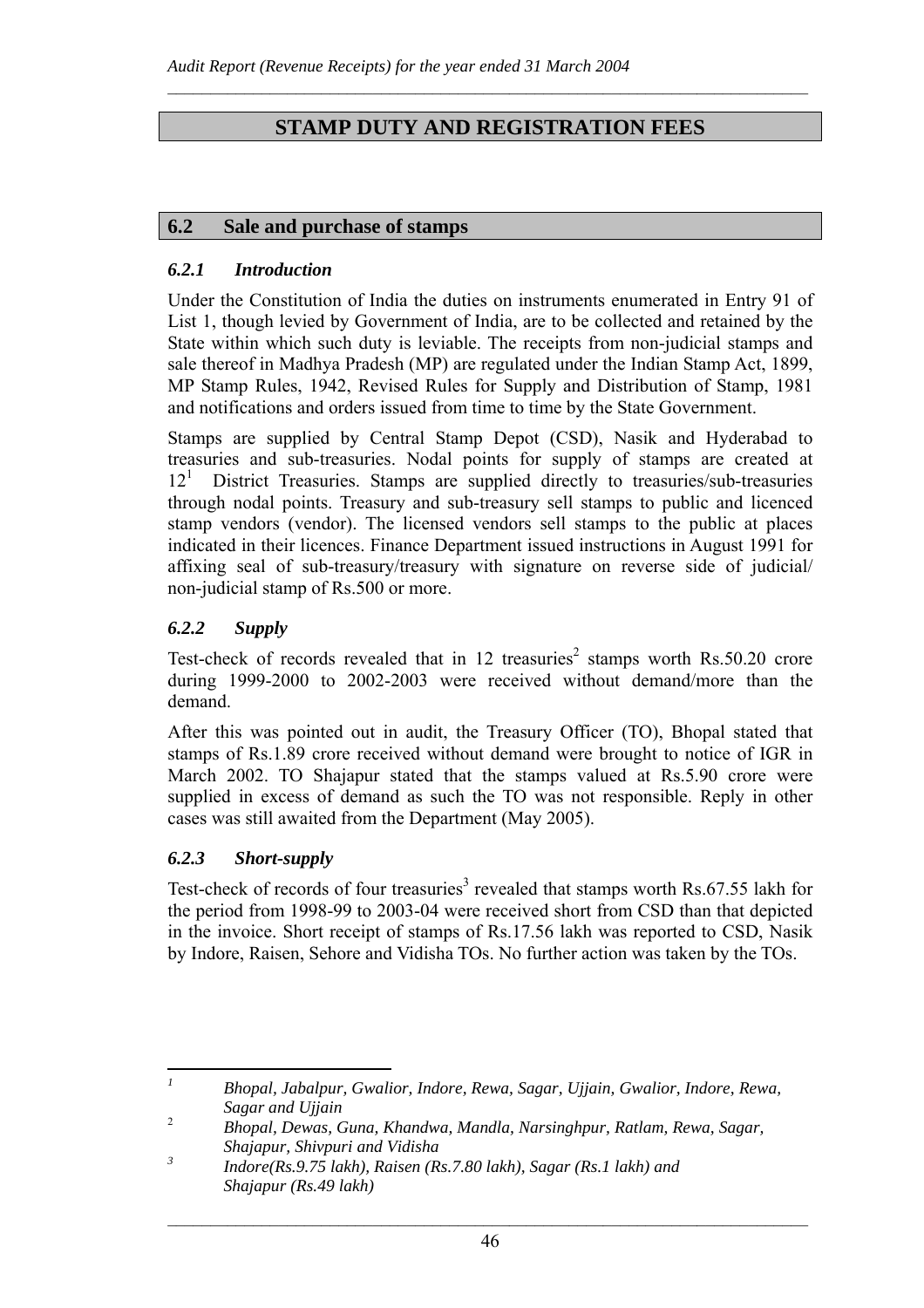## *6.2.4 Sale of Stamps*

#### *Accounting by licensed vendors*

As per provisions of MP Stamp Rules, 1942 the Collector of Stamps would grant licence to vendors for sale of stamp, both judicial and non-judicial, at places indicated in the licence for a period of one year.

 $\mathcal{L}_\text{max} = \frac{1}{2} \sum_{i=1}^n \mathcal{L}_\text{max} = \frac{1}{2} \sum_{i=1}^n \mathcal{L}_\text{max} = \frac{1}{2} \sum_{i=1}^n \mathcal{L}_\text{max} = \frac{1}{2} \sum_{i=1}^n \mathcal{L}_\text{max} = \frac{1}{2} \sum_{i=1}^n \mathcal{L}_\text{max} = \frac{1}{2} \sum_{i=1}^n \mathcal{L}_\text{max} = \frac{1}{2} \sum_{i=1}^n \mathcal{L}_\text{max} = \frac{1}{2} \sum_{i=$ 

Test check of records of Harda treasury in April 2004 revealed that a stamp vendor was selling stamp at the places other than that indicated in the licence. The Collector had ordered the TO in May 2001 not to issue stamps to the vendor till further orders. The vendor was supplied non-judicial stamps of Rs.21.41 lakh by the TO in contravention of the order of the Collector during the period May 2001 to March 2002.

After this was pointed out in audit, the TO stated in June 2004 that stamps of Rs.21.41 lakh were sold to the stamp vendor on verbal instruction of the District Collector, Harda.

 $\bullet$  Test check of records of DRs further revealed that in five districts<sup>4</sup> purchase of adhesive stamp/fake adhesive stamps of Rs.45.86 lakh were made from three unauthorised stamp vendors<sup>5</sup> by different banks, insurance companies and industry in September 2000. Out of these, fake adhesive stamps of Rs.2.76 lakh were seized by DR Indore. The first information report (FIR) in respect of these fake stamps was lodged in Indore and Satna in September 2000 and January 2004 respectively. The matter relating to fake stamps purchased at Dewas was taken up by the DR, Indore with the Police Department at Dewas but confirmation of registration of police case was not obtained by him.

After this was pointed out in audit, the Inspector General of Registration (IGR) stated in April 2004 that the use of fake stamps was beyond imagination so provision for scrutiny of source of purchase of stamp was not made.

This indicates that there is a need for fixing the norms for conducting inspections and also authorising the inspectors to ascertain the genuineness of the stamps used.

As per provisions of MP Stamp Rules, 1942, sale of stamps by any person who is not authorised under the Act/Rules is prohibited. Under article 268 of the Constitution, duty on insurance documents though levied by the Government of India it is to be collected and retained by the State within which such duty is leviable. IGR had also issued instructions in November, 2000 to Zonal/Regional office of Insurance companies of the state not to purchase stamps from other States.

A cross check of the information obtained from Life Insurance Corporation of India with the records of three DTOs at Bhopal, Gwalior and Jabalpur revealed that insurance stamps worth of Rs.2.79 crore were purchased by the six Divisional Offices of Life Insurance Corporation of India from three stamps vendors of Jamshedpur (Jharkhand) and Pune (Maharashtra) during 1998-99 to 2000-2001 but neither license

*5 M.P. Enterprises Bhopal Rs.2.59 lakh Malwa Enterprises Indore Rs.39.85 lakh Jyoti Kumar Sathe, Pune Rs.3.42 lakh* 

 $\overline{a}$ 

*<sup>4</sup> Bhopal Rs.2.39 lakh, Dewas Rs.1.40 lakh, Harda 0.40 lakh, Indore Rs.37.05 lakh and Satna Rs.4.62 lakh.*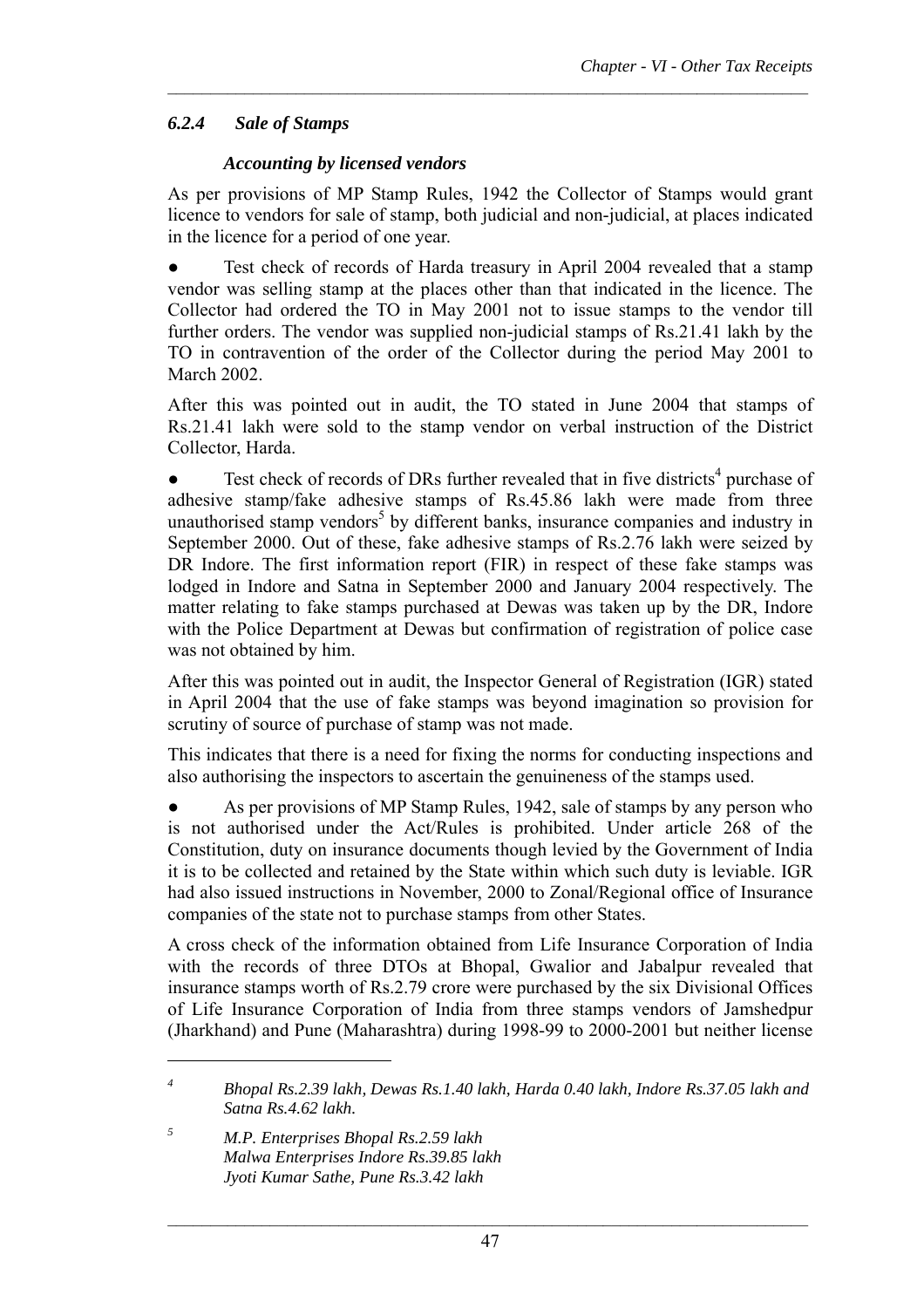number nor copy of license was produced in favour of above vendors. As such the genuineness of the vendors could not be verified in audit.

 $\mathcal{L}_\text{max} = \frac{1}{2} \sum_{i=1}^n \mathcal{L}_\text{max} = \frac{1}{2} \sum_{i=1}^n \mathcal{L}_\text{max} = \frac{1}{2} \sum_{i=1}^n \mathcal{L}_\text{max} = \frac{1}{2} \sum_{i=1}^n \mathcal{L}_\text{max} = \frac{1}{2} \sum_{i=1}^n \mathcal{L}_\text{max} = \frac{1}{2} \sum_{i=1}^n \mathcal{L}_\text{max} = \frac{1}{2} \sum_{i=1}^n \mathcal{L}_\text{max} = \frac{1}{2} \sum_{i=$ 

This was pointed out in audit and the Collector of Stamps, Shahdol confirmed the facts. Report regarding action, as provided in the Indian Stamp Act, 1899, taken by the Department is still awaited (May 2005).

## *6.2.5 Inspection of vendor's account*

As per provisions of MP Stamp Rule, 1942 every stamp vendor will allow District Registrar or Sub-Registrar of any revenue officer not below the rank of Naib Tahsildar or any official duly authorised in that behalf by Collector or by the State Government at any time to inspect their register of sales, daily transaction and examine their licence and stock of stamps in their possession.

It was noticed that no inspection of registers of 3,185 vendors out of 4,306 vendors was conducted in eleven districts<sup>6</sup> during the period 1993-94 to 2002-2003. After this was pointed out in audit, IGR stated (December 2004) that due to shortage of staff inspection of registers of all stamp vendors is not possible.

This matter was reported to the Government in November 2004; their final reply is awaited (May 2005).

## **6.3 Non-reimbursement of stamp duty and registration fees**

According to the Government notifications (September 1989), stamp duty and registration fees leviable on lease/sale deeds executed in favour of persons displaced by Narmada Valley Development Projects (NVDP) in respect of land acquired for them was to be reimbursed to the Government by Narmada Valley Development Authority (NVDA) within one month from the date of registration of documents.

Test check of records in Sub-Registrar Offices, Barwah (Khargone) and Khategaon (Dewas) revealed June 2003 that 52 sale deeds were executed in favour of persons displaced by NVDP during 2002-2003. However, stamp duty and registration fee of Rs.14.55 lakh though reimbursable to the Government was not reimbursed by the NVDA. This resulted in non-realisation of the Government dues to that extent.

After this was pointed out in audit, I.G.R stated in September 2004 that an amount of Rs.9.15 lakh has been reimbursed in 33 cases in March and April 2004. The matter was reported to Department and Government between September 2003 and April 2004. Final action taken had not been received (May 2005).

### **6.4 Loss of revenue in instruments executed by/in favour of co-operative housing societies**

As per Government Notification of October 1980, instruments executed in favour of Primary Co-operative Housing Societies (societies) for acquisition of land for housing purpose were exempt from payment of stamp duty. Department directed in August

<sup>6</sup> <sup>6</sup> *Betul, Chhatarpur, Dewas, Guna, Indore, Mandla, Panna, Rajgarh, Seoni, Sidhi and Shahdol*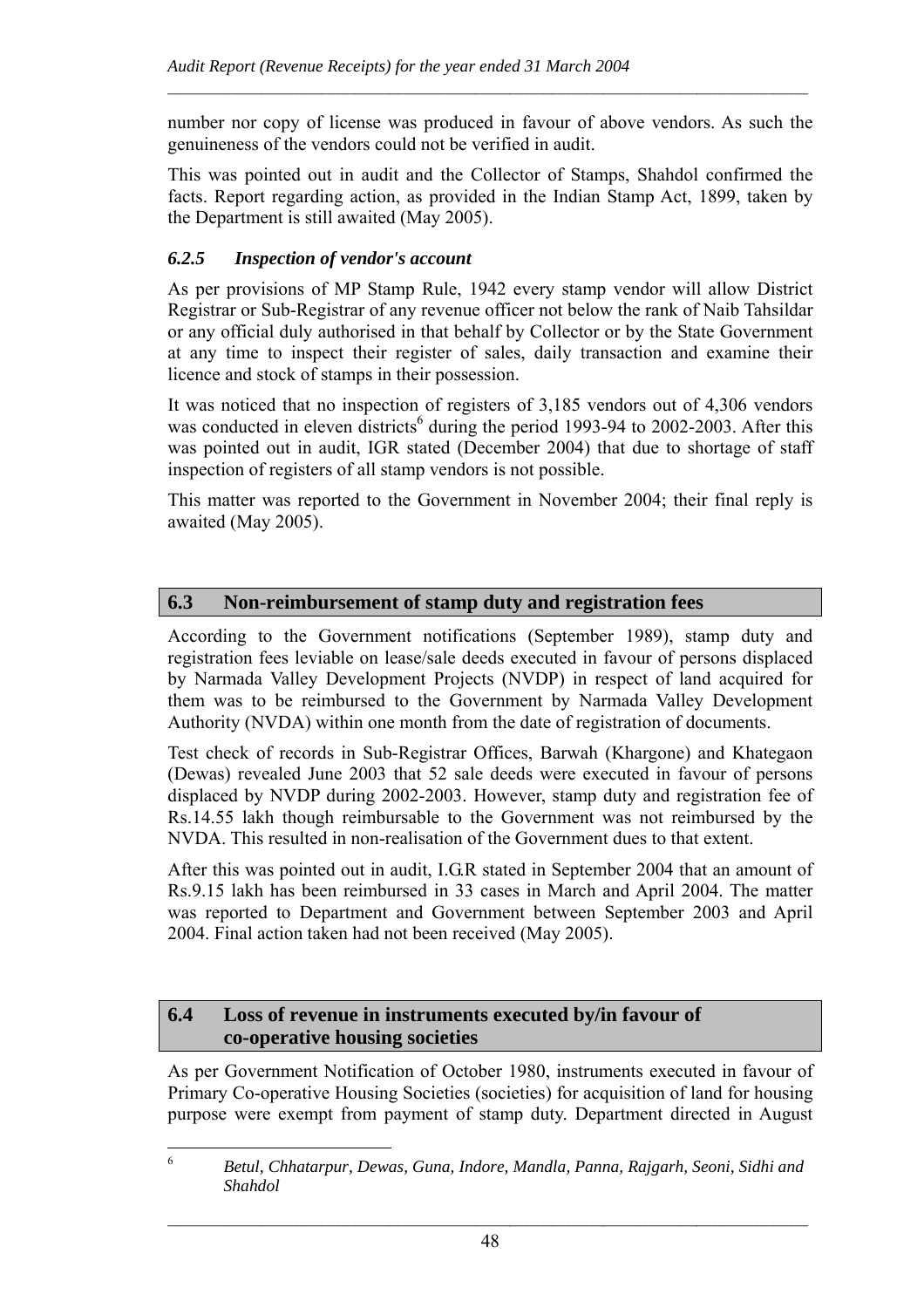2001 to review all such cases where the societies were granted exemption from payment of stamp duty on conveyance deeds and later on the land was used for the purposes other than housing of its members. In such cases the stamp duty and the registration fees, which were exempted at the time of purchase of such land were to be recovered.

 $\mathcal{L}_\text{max} = \frac{1}{2} \sum_{i=1}^n \mathcal{L}_\text{max} = \frac{1}{2} \sum_{i=1}^n \mathcal{L}_\text{max} = \frac{1}{2} \sum_{i=1}^n \mathcal{L}_\text{max} = \frac{1}{2} \sum_{i=1}^n \mathcal{L}_\text{max} = \frac{1}{2} \sum_{i=1}^n \mathcal{L}_\text{max} = \frac{1}{2} \sum_{i=1}^n \mathcal{L}_\text{max} = \frac{1}{2} \sum_{i=1}^n \mathcal{L}_\text{max} = \frac{1}{2} \sum_{i=$ 

It was noticed that three Sub-Registrar<sup>7</sup> exempted between October 2001 and February 2003 six sale deeds conveying the purchase of land for housing purposes from payment of stamp duty and registration fee of Rs.8.90 lakh. However, a perusal of the records revealed that the said land was either sold by the Societies or was used for purpose other than that of housing. Consequently, the stamp duty  $\&$  registration fee exempted was recoverable from the societies. However, no action was taken to recover the same resulting in loss of Government revenue of Rs.8.90 lakh.

After this was pointed out, Sub-Registrar Gwalior and Indore stated in August 2003 and January 2004 that the cases would be sent to Collector of Stamps for necessary action. Final reply from Sub-Registrar Jabalpur had not been received (May 2005).

## **6.5 Under valuation of properties**

The Stamp Act, 1899 requires market value of property to be specified in any deed of transfer of properties for determining stamp duty and registration fee leviable. Government introduced (December 1993) an amendment in the M.P. Prevention of Undervaluation of Instruments Rules, 1975 and it was made mandatory for a Sub-Registrar to refer the cases, after registration, to Collector of Stamps for determination of market value in case the value shown in the instrument was found less than the annual statements of minimum values issued by District Collectors. Government further amended the Act, (March 2000) and introduced Market Value Guideline Rules, 2000 thereunder effective from 1 August 2000. Accordingly Sub-Registrar was made responsible for referring the cases having less market value to the Collector before registering the document.

Test check of records between February 2003 and January 2004 in Sub-Registrar office, Gotegaon (Narsinghpur) and Indore revealed that in seven instruments registered between April 2000 and March 2003, the market value of the property was Rs.1.91 crore as per the guidelines rules while the cases were registered for Rs.1.44 crore resulting in under valuation of Rs.47 lakh involving stamp duty and registration fee of Rs.5.03 lakh. The Sub-Registrar did not refer these instruments to the concerned Collector for determination of correct value of the properties and duty leviable thereon. This resulted in short-realisation of Government revenue to that extent.

After this was pointed out, the Department stated in July 2004 that all the seven cases had been registered for revaluation during March 2003 and the year 2003-2004 by concerned Collectors for necessary action.

 $\overline{a}$ 7

*Gwalior, Indore and Jabalpur*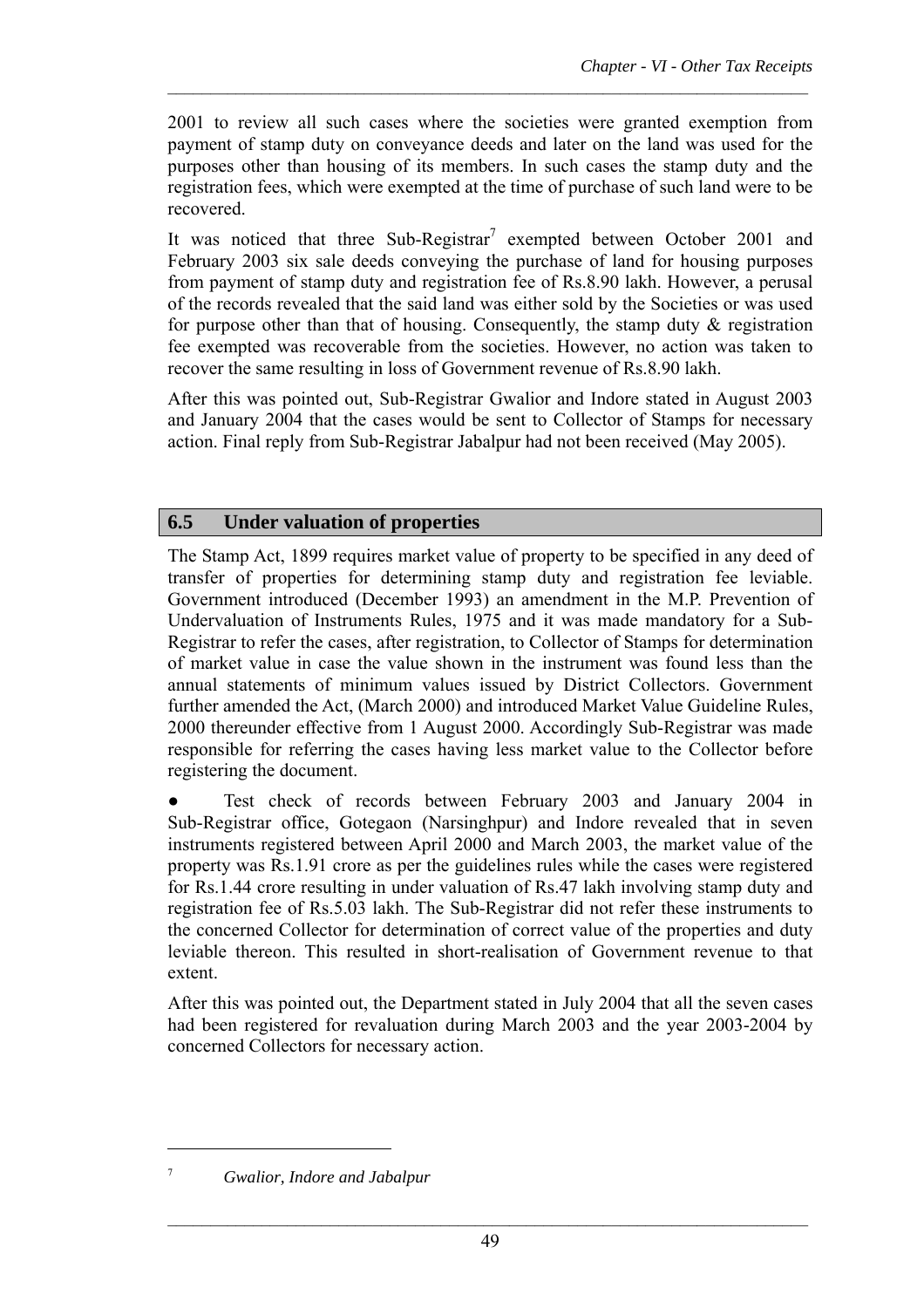• Test check of the records of seven Sub-Registrar offices $8$  between April and December 2003 revealed that 450 documents referred to the Collector between April 1999 and January 2003 for determination of market value of the properties, had not been finalised. The difference aggregating Rs.1.58 crore of stamp duty and registration fees, recoverable on these documents based on the market value proposed by the registering officer, remained unrealised.

 $\mathcal{L}_\text{max} = \frac{1}{2} \sum_{i=1}^n \mathcal{L}_\text{max} = \frac{1}{2} \sum_{i=1}^n \mathcal{L}_\text{max} = \frac{1}{2} \sum_{i=1}^n \mathcal{L}_\text{max} = \frac{1}{2} \sum_{i=1}^n \mathcal{L}_\text{max} = \frac{1}{2} \sum_{i=1}^n \mathcal{L}_\text{max} = \frac{1}{2} \sum_{i=1}^n \mathcal{L}_\text{max} = \frac{1}{2} \sum_{i=1}^n \mathcal{L}_\text{max} = \frac{1}{2} \sum_{i=$ 

After this was pointed out in audit the concerned Sub-Registrars stated between April and December 2003 that cases were pending with the Collector and the Collector would be requested for early disposal of cases.

The Government to whom the matter was reported between August 2003 to April 2004 endorsed in July 2004 the reply of the IGR where in it was stated that the Collector tries to dispose off such cases within stipulated period but non-serving of summons resulted in delay. It was also stated that special drive would be carried out during the period from July to September 2004.

# **ENTERTAINMENT DUTY**

## **6.6 Non-levy of entertainment duty on Cinema Houses**

The Madhya Pradesh Entertainment Duty and Advertisement Tax (MPEDA) Act, 1936 (amended April 1999) provides that no duty shall be levied on such amount not exceeding one rupee per ticket as may be determined by the Collector on the basis of payment for admission for providing facilities to persons admitted in cinema houses. If the Collector is not satisfied with the facilities provided, he may recover the duty on the amount allowed for such facilities.

Test-check of records of two offices<sup>9</sup> revealed between May and September 2003 that 21 proprietors of cinema houses had collected Rs.11.40 lakh between April 2002 and April 2003 on sale of tickets for providing facilities to persons admitted in the cinema hall without getting it determined by the Collector. Neither the proprietors submitted any claim for exemption nor the Collector determined any amount for exemption from payment of duty. Thus, entertainment duty though leviable on the entire amount collected by the owners was not levied. This resulted in non-levy of entertainment duty amounting to Rs.5.13 lakh.

After this was pointed out in audit, the Excise Officers stated between May and September 2003 that action for recovery would be taken after determination of the amount recoverable by Collectors for providing facilities.

The matter was reported to the Government (between August 2003 and March 2004); their reply had not been received (May 2005).

 *SR Barwah (Khargone), Jabalpur, Morena, Nalkheda (Shajapur), Rewa, Sheopurkalan (Sheopur) and Tendukheda (Narsinghpur)* 

8

<sup>9</sup> *District Excise Officer (Entertainment) Shivpuri and Assistant Excise Commissioner (Entertainment) Ujjain*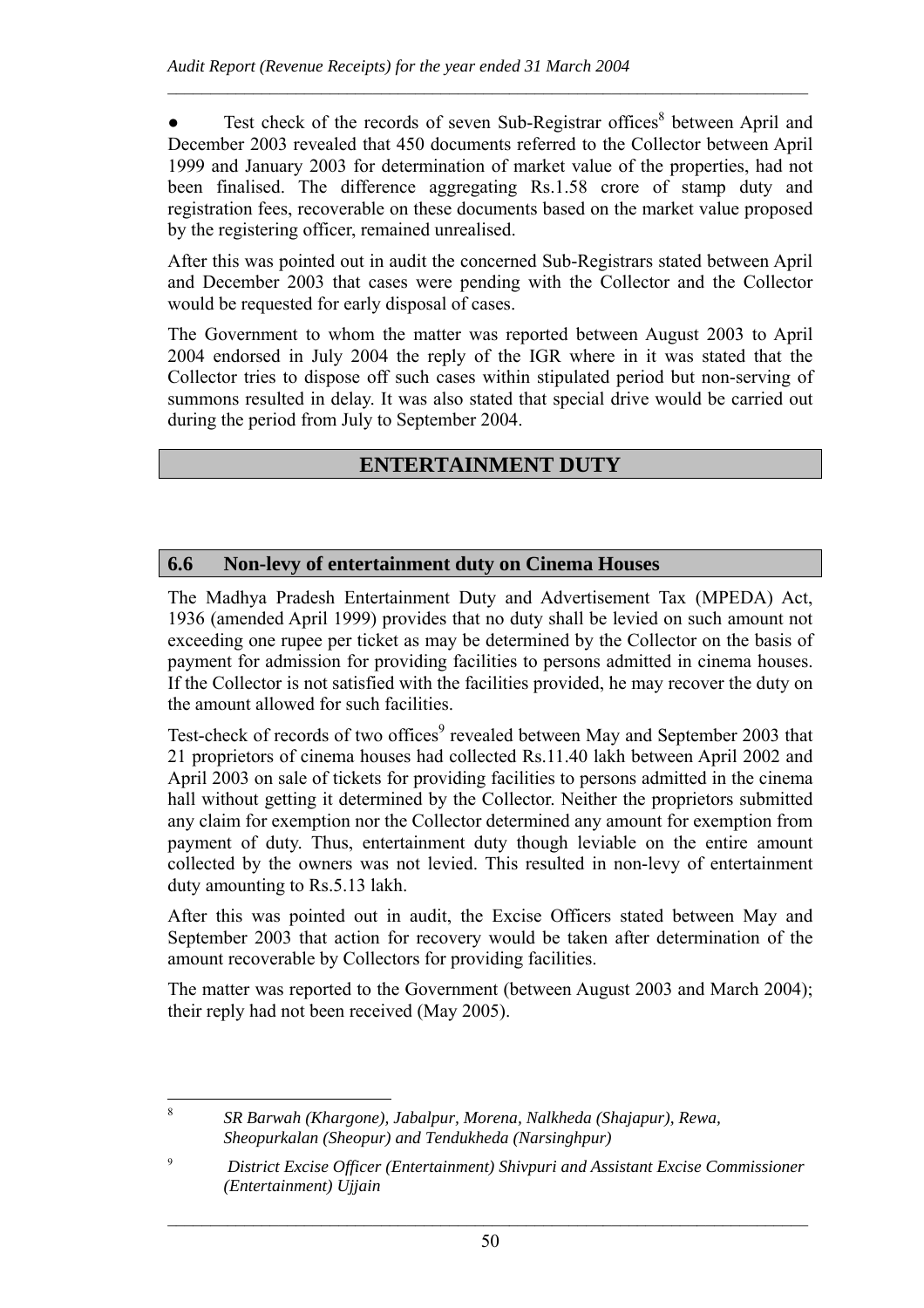## **6.7 Non-recovery of entertainment duty**

According to the MPEDA Tax Act and Rules made thereunder, every proprietor of Cable Television Network providing entertainment through cable service shall pay entertainment duty at prescribed rates.

 $\mathcal{L}_\text{max} = \frac{1}{2} \sum_{i=1}^n \mathcal{L}_\text{max} = \frac{1}{2} \sum_{i=1}^n \mathcal{L}_\text{max} = \frac{1}{2} \sum_{i=1}^n \mathcal{L}_\text{max} = \frac{1}{2} \sum_{i=1}^n \mathcal{L}_\text{max} = \frac{1}{2} \sum_{i=1}^n \mathcal{L}_\text{max} = \frac{1}{2} \sum_{i=1}^n \mathcal{L}_\text{max} = \frac{1}{2} \sum_{i=1}^n \mathcal{L}_\text{max} = \frac{1}{2} \sum_{i=$ 

Test-check of records of four districts offices<sup>10</sup> revealed between May 2003 and February 2004 that entertainment duty of Rs.7.76 lakh from 193 cable operators for the period from April 2002 to January 2004 was neither demanded nor recovered by the Department. This resulted in non-recovery of entertainment duty of Rs.7.76 lakh.

After this was pointed out, all DEO's stated between May 2003 and February 2004 that the action for recovery would be taken after scrutiny of the cases. The DEO, Badwani intimated (June 2004) that amount of Rs.1.12 lakh has since been recovered.

The matter was reported to the Government between August 2003 and March 2004, their reply had not been received (May 2005).

 ${\it 10}$ 

*<sup>10</sup> Barwani, Khandwa, Shajapur and Ujjain*